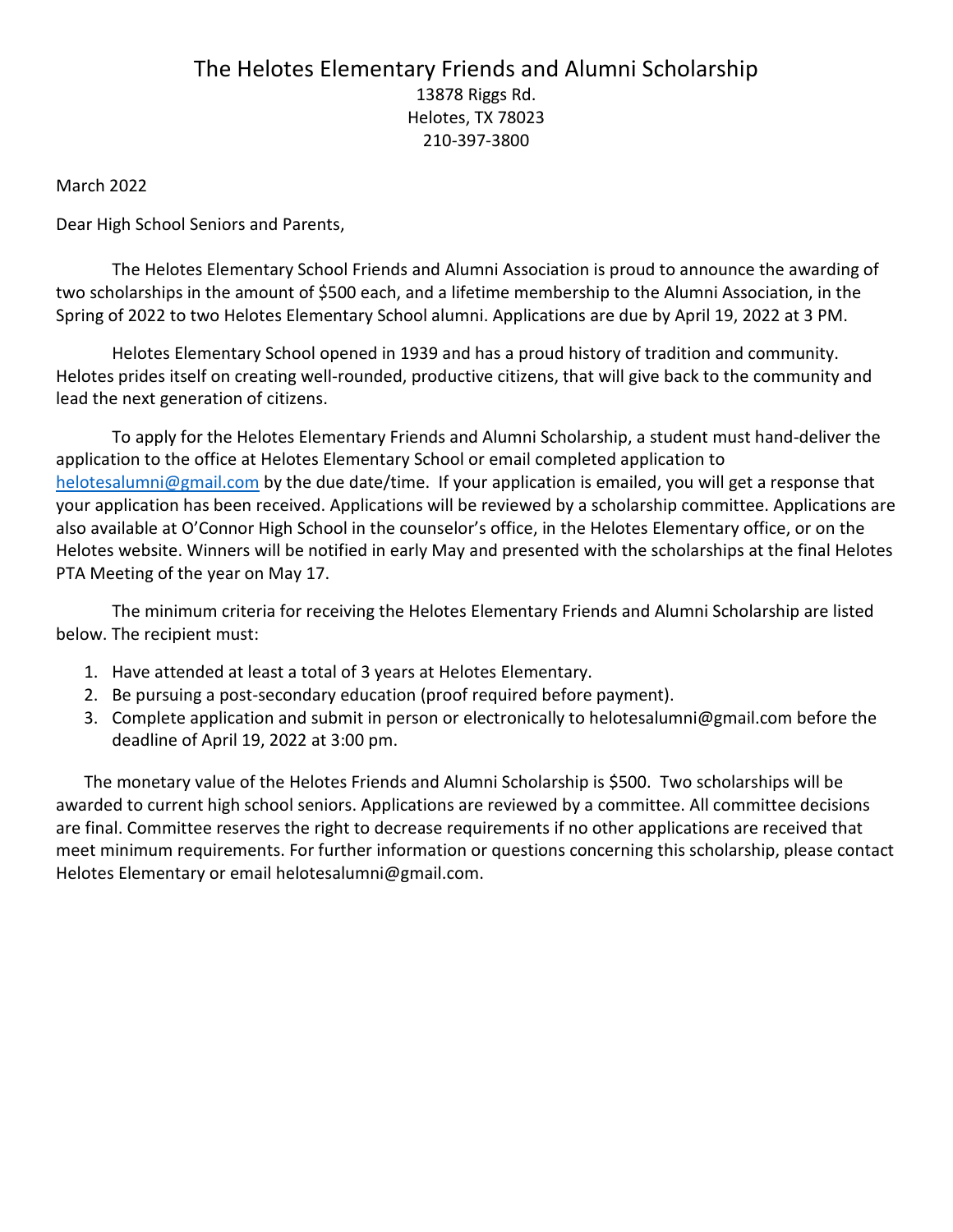## Helotes Elementary Friends and Alumni Scholarship Application Form

2021-2022

|                 |                 |                                                                         | NISD Student ID #                                                                       |     |  |
|-----------------|-----------------|-------------------------------------------------------------------------|-----------------------------------------------------------------------------------------|-----|--|
| Last            | <b>First</b>    | Middle                                                                  |                                                                                         |     |  |
|                 |                 |                                                                         |                                                                                         |     |  |
| Number & Street |                 | City                                                                    | State                                                                                   | Zip |  |
|                 |                 |                                                                         |                                                                                         |     |  |
|                 |                 |                                                                         |                                                                                         |     |  |
|                 |                 |                                                                         | $*$ GPA: $\_\_\_\_\_\_\_\_\_\_\_\_\_\_\_\_\_$                                           |     |  |
|                 |                 |                                                                         | *Attach a copy of transcript or please have high school counselor initial to verify GPA |     |  |
|                 |                 |                                                                         |                                                                                         |     |  |
|                 |                 |                                                                         |                                                                                         |     |  |
|                 |                 |                                                                         |                                                                                         |     |  |
|                 | Number & Street | City                                                                    | State                                                                                   | Zip |  |
|                 |                 |                                                                         |                                                                                         |     |  |
|                 |                 | College, University, or other post-secondary school you wish to attend: |                                                                                         |     |  |
| 1 <sup>st</sup> |                 |                                                                         |                                                                                         |     |  |
|                 |                 |                                                                         |                                                                                         |     |  |
| 2 <sub>nd</sub> |                 |                                                                         |                                                                                         |     |  |
|                 |                 |                                                                         | Have you been accepted?                                                                 |     |  |
|                 |                 |                                                                         |                                                                                         |     |  |
|                 |                 |                                                                         |                                                                                         |     |  |
|                 |                 |                                                                         |                                                                                         |     |  |
|                 |                 |                                                                         |                                                                                         |     |  |
|                 |                 |                                                                         |                                                                                         |     |  |

Student Signature/ Date (required) Parent or Guardian Signature/Date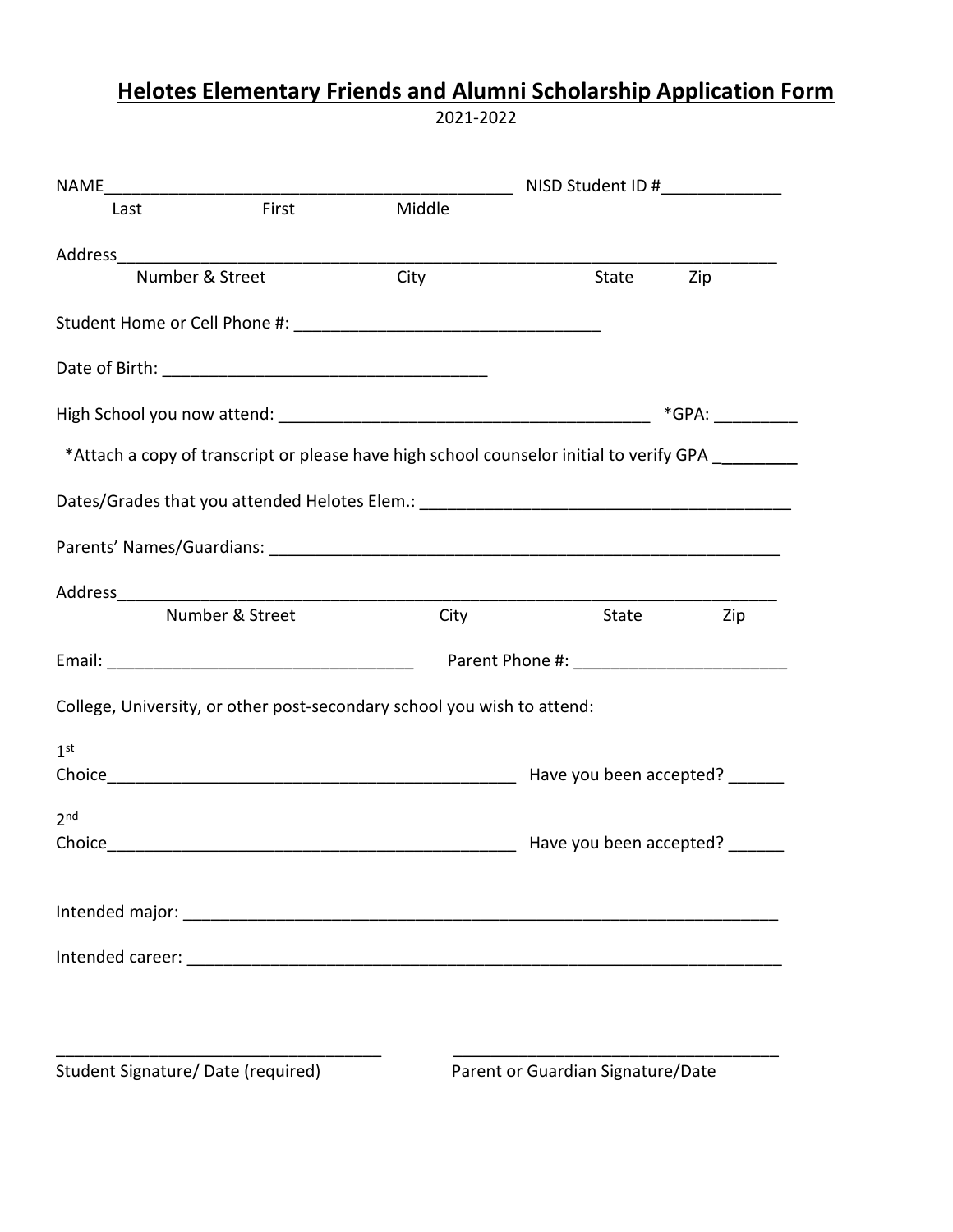## Please List Your Achievements/ Involvement with Each:

SCHOOL INVOLVEMENT/AWARDS/ ACHIEVEMENTS (Clubs, FFA, Athletics, Awards, Offices Held, Etc.):

ACTIVITIES/ AWARDS/ ACHIEVEMENTS OUTSIDE OF SCHOOL (Church, 4H, Scouts, Other Athletics, Leadership, Awards, Etc.):